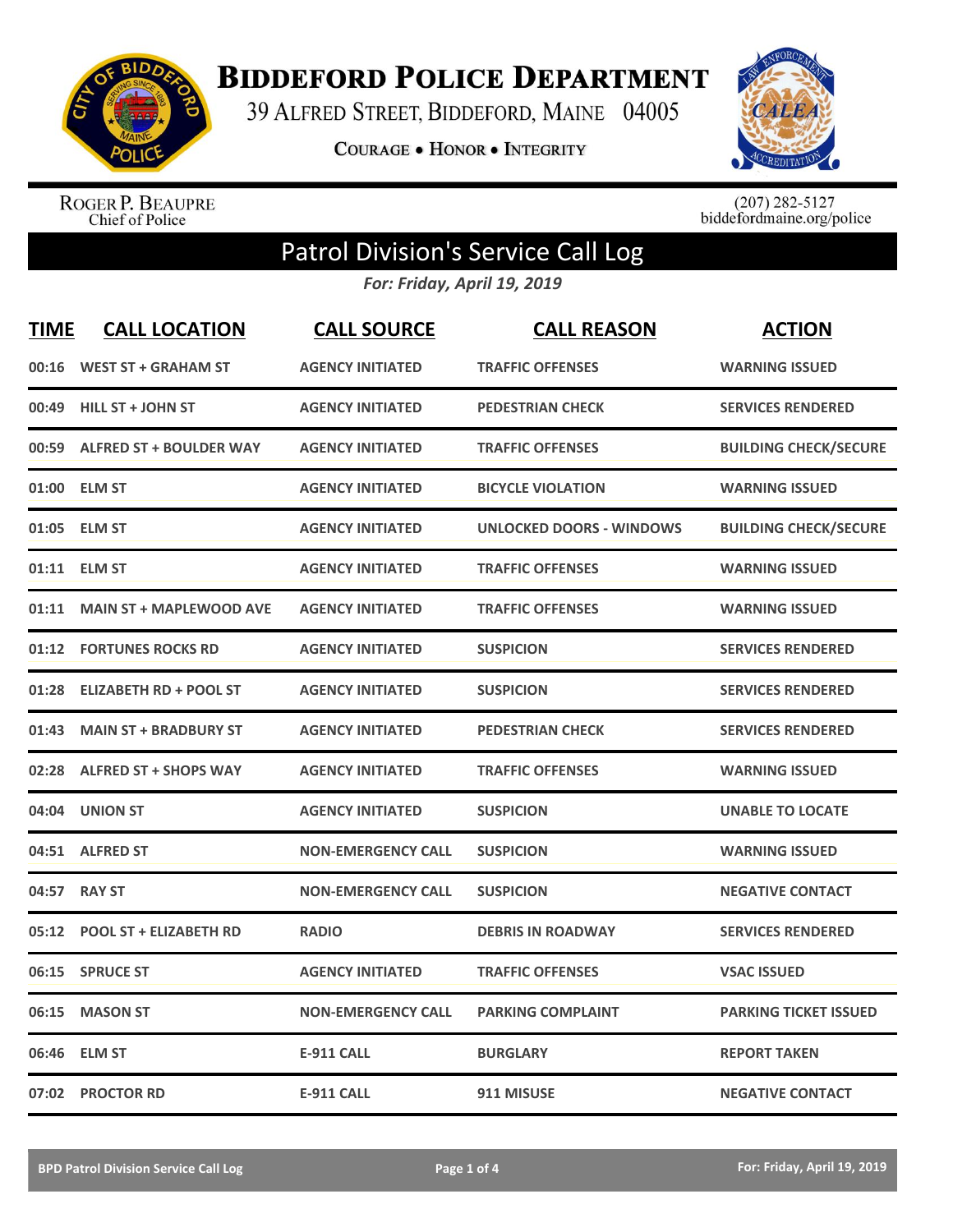| <b>TIME</b> | <b>CALL LOCATION</b>          | <b>CALL SOURCE</b>        | <b>CALL REASON</b>                     | <b>ACTION</b>             |
|-------------|-------------------------------|---------------------------|----------------------------------------|---------------------------|
|             | 07:10 ALFRED ST               | <b>WALK-IN AT STATION</b> | <b>FINGERPRINTING</b>                  | <b>SERVICES RENDERED</b>  |
|             | 07:15 GRANITE ST              | <b>AGENCY INITIATED</b>   | <b>PAPERWORK</b>                       | <b>NEGATIVE CONTACT</b>   |
|             | 07:29 WEST ST                 | <b>AGENCY INITIATED</b>   | <b>TRAFFIC OFFENSES</b>                | <b>WARNING ISSUED</b>     |
|             | 07:42 ELM ST                  | <b>AGENCY INITIATED</b>   | <b>SEX OFFENDER REGISTRATION</b>       | <b>REPORT TAKEN</b>       |
|             | 07:54 POOL ST                 | <b>E-911 CALL</b>         | <b>DEATH ATTENDED &amp; UNATTENDED</b> | <b>REPORT TAKEN</b>       |
|             | 08:13 ALFRED ST               | <b>WALK-IN AT STATION</b> | <b>DRUG BOX</b>                        | <b>SERVICES RENDERED</b>  |
|             | 08:52 COLE RD                 | <b>NON-EMERGENCY CALL</b> | <b>INTEL</b>                           | <b>NO ACTION REQUIRED</b> |
|             | 08:57 BOULDER WAY             | <b>AGENCY INITIATED</b>   | <b>PARKING COMPLAINT</b>               | <b>NO ACTION REQUIRED</b> |
| 09:00       | <b>POOL ST</b>                | <b>NON-EMERGENCY CALL</b> | <b>SUSPICION</b>                       | <b>REPORT TAKEN</b>       |
|             | 09:20 MEDICAL CENTER DR       | <b>AGENCY INITIATED</b>   | <b>PARKING COMPLAINT</b>               | <b>NO ACTION REQUIRED</b> |
|             | 09:40 FOSS ST + MT VERNON ST  | <b>NON-EMERGENCY CALL</b> | <b>INTEL</b>                           | <b>NO ACTION REQUIRED</b> |
|             | 09:43 UNION ST                | <b>NON-EMERGENCY CALL</b> | <b>BURGLARY OF A MOTOR VEHICLE</b>     | <b>REPORT TAKEN</b>       |
|             | 10:07 SOUTH ST + BRIARWOOD DR | <b>NON-EMERGENCY CALL</b> | <b>SUSPICION</b>                       | <b>NEGATIVE CONTACT</b>   |
|             | 10:16 ST MARYS ST             | <b>NON-EMERGENCY CALL</b> | <b>CHECK WELFARE</b>                   | <b>SERVICES RENDERED</b>  |
| 10:21       | <b>RAYMOND ST</b>             | <b>E-911 CALL</b>         | 911 MISUSE                             | <b>SERVICES RENDERED</b>  |
|             | 10:27 WESTMORE AVE            | <b>WALK-IN AT STATION</b> | <b>THEFT</b>                           | <b>REPORT TAKEN</b>       |
|             | 11:11 WESTWOOD DR             | <b>AGENCY INITIATED</b>   | <b>PRO-ACTIVE DV RESPONSE TEAM</b>     | <b>NO VIOLATION</b>       |
|             | 11:19 HILL ST                 | <b>AGENCY INITIATED</b>   | <b>TRAFFIC OFFENSES</b>                | <b>WARNING ISSUED</b>     |
|             | <b>11:21 VINE ST</b>          | <b>NON-EMERGENCY CALL</b> | <b>ALL OTHER</b>                       | <b>SERVICES RENDERED</b>  |
|             | 11:33 CHERRY LN               | <b>AGENCY INITIATED</b>   | <b>PAPERWORK</b>                       | <b>NEGATIVE CONTACT</b>   |
|             | 11:41 ALFRED ST               | <b>AGENCY INITIATED</b>   | <b>PAPERWORK</b>                       | <b>NEGATIVE CONTACT</b>   |
|             | <b>11:44 MAIN ST</b>          | <b>NON-EMERGENCY CALL</b> | <b>THEFT</b>                           | <b>REPORT TAKEN</b>       |
|             | 11:59 ALFRED ST               | <b>WALK-IN AT STATION</b> | <b>COURT ORDERED CHECK IN</b>          | <b>SERVICES RENDERED</b>  |
|             | 12:03 SHEVENELL CT            | <b>NON-EMERGENCY CALL</b> | <b>SUSPICION</b>                       | <b>SERVICES RENDERED</b>  |
|             | 12:08 MEDICAL CENTER DR       | <b>RADIO</b>              | <b>PARKING COMPLAINT</b>               | <b>NO ACTION REQUIRED</b> |
|             | 12:52 WILLOW RDG              | <b>AGENCY INITIATED</b>   | <b>ANIMAL COMPLAINT</b>                | <b>SERVICES RENDERED</b>  |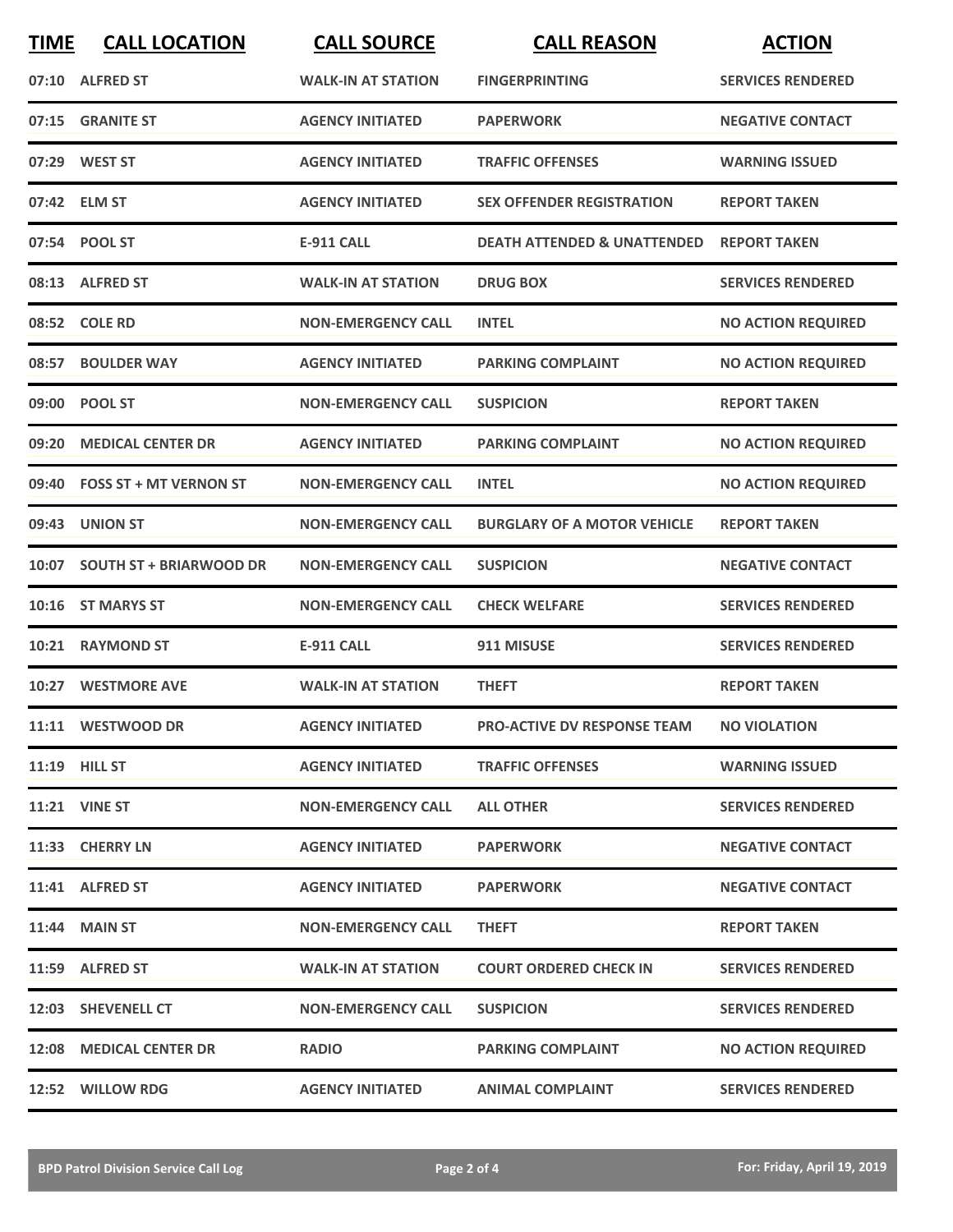| <b>TIME</b> | <b>CALL LOCATION</b>          | <b>CALL SOURCE</b>        | <b>CALL REASON</b>                 | <b>ACTION</b>               |
|-------------|-------------------------------|---------------------------|------------------------------------|-----------------------------|
|             | 12:52 AMHERST ST              | <b>NON-EMERGENCY CALL</b> | <b>ALL OTHER</b>                   | <b>SERVICES RENDERED</b>    |
|             | 12:58 HAZEL ST                | <b>E-911 CALL</b>         | <b>CIVIL COMPLAINT</b>             | <b>SERVICES RENDERED</b>    |
|             | 13:20 ALFRED ST               | <b>WALK-IN AT STATION</b> | <b>ARTICLES LOST/FOUND</b>         | <b>REPORT TAKEN</b>         |
|             | 13:45 MOUNTAIN RD             | <b>NON-EMERGENCY CALL</b> | <b>BRUSH / GRASS FIRE</b>          | <b>SERVICES RENDERED</b>    |
|             | 13:47 ALFRED ST + MARINER WAY | <b>NON-EMERGENCY CALL</b> | <b>PANHANDLING</b>                 | <b>SERVICES RENDERED</b>    |
| 14:35       | <b>EMERY ST</b>               | <b>NON-EMERGENCY CALL</b> | <b>CAR SEAT INSTALL</b>            | <b>SERVICES RENDERED</b>    |
|             | <b>15:01 DARTMOUTH ST</b>     | <b>AGENCY INITIATED</b>   | <b>PRO-ACTIVE DV RESPONSE TEAM</b> | <b>NEGATIVE CONTACT</b>     |
|             | 15:13 ELM ST                  | <b>AGENCY INITIATED</b>   | <b>PAPERWORK</b>                   | <b>PAPERWORK NOT SERVED</b> |
|             | 15:15 ELM ST                  | <b>AGENCY INITIATED</b>   | <b>TRAFFIC OFFENSES</b>            | <b>VSAC ISSUED</b>          |
|             | 16:00 ALFRED ST               | <b>NON-EMERGENCY CALL</b> | <b>THEFT</b>                       | <b>REPORT TAKEN</b>         |
|             | 16:03 LEMIEUX ST              | <b>AGENCY INITIATED</b>   | <b>WARRANT ARREST</b>              | <b>NEGATIVE CONTACT</b>     |
|             | 16:24 ALFRED ST               | <b>WALK-IN AT STATION</b> | <b>ALL OTHER</b>                   | <b>SERVICES RENDERED</b>    |
|             | 16:33 ALFRED ST + CLARK ST    | <b>AGENCY INITIATED</b>   | <b>TRAFFIC OFFENSES</b>            | <b>WARNING ISSUED</b>       |
|             | 17:07 ALFRED ST               | <b>NON-EMERGENCY CALL</b> | <b>COURT ORDERED CHECK IN</b>      | <b>SERVICES RENDERED</b>    |
|             | 17:17 ALFRED ST               | <b>E-911 CALL</b>         | <b>CHECK WELFARE</b>               | <b>SERVICES RENDERED</b>    |
|             | 17:26 CHERRY LN               | <b>NON-EMERGENCY CALL</b> | <b>PAPERWORK</b>                   | <b>PAPERWORK SERVED</b>     |
|             | 17:27 LINCOLN ST              | <b>E-911 CALL</b>         | 911 MISUSE                         | <b>NEGATIVE CONTACT</b>     |
|             | 17:45 TWIN ISLAND DR          | <b>E-911 CALL</b>         | 911 MISUSE                         | <b>SERVICES RENDERED</b>    |
|             | 17:56 GRANITE ST              | E-911 CALL                | <b>JUVENILE OFFENSES</b>           | <b>NO ACTION REQUIRED</b>   |
|             | 17:57 ALFRED ST               | <b>NON-EMERGENCY CALL</b> | <b>HARASSMENT</b>                  | <b>NO VIOLATION</b>         |
|             | 18:39 WEST ST + WENDELL AVE   | <b>AGENCY INITIATED</b>   | <b>TRAFFIC OFFENSES</b>            | <b>WARNING ISSUED</b>       |
|             | 18:59 ELM ST                  | E-911 CALL                | 911 MISUSE                         | <b>SERVICES RENDERED</b>    |
|             | 19:34 LINCOLN ST              | <b>E-911 CALL</b>         | 911 MISUSE                         | <b>NO ACTION REQUIRED</b>   |
|             | 19:40 ELM ST                  | <b>AGENCY INITIATED</b>   | <b>TRAFFIC OFFENSES</b>            | <b>WARNING ISSUED</b>       |
|             | 19:40 ANDREWS RD              | <b>AGENCY INITIATED</b>   | <b>SUSPICION</b>                   | <b>NO VIOLATION</b>         |
|             | 19:49 ALFRED ST + DENTAL AVE  | <b>AGENCY INITIATED</b>   | <b>TRAFFIC OFFENSES</b>            | <b>WARNING ISSUED</b>       |